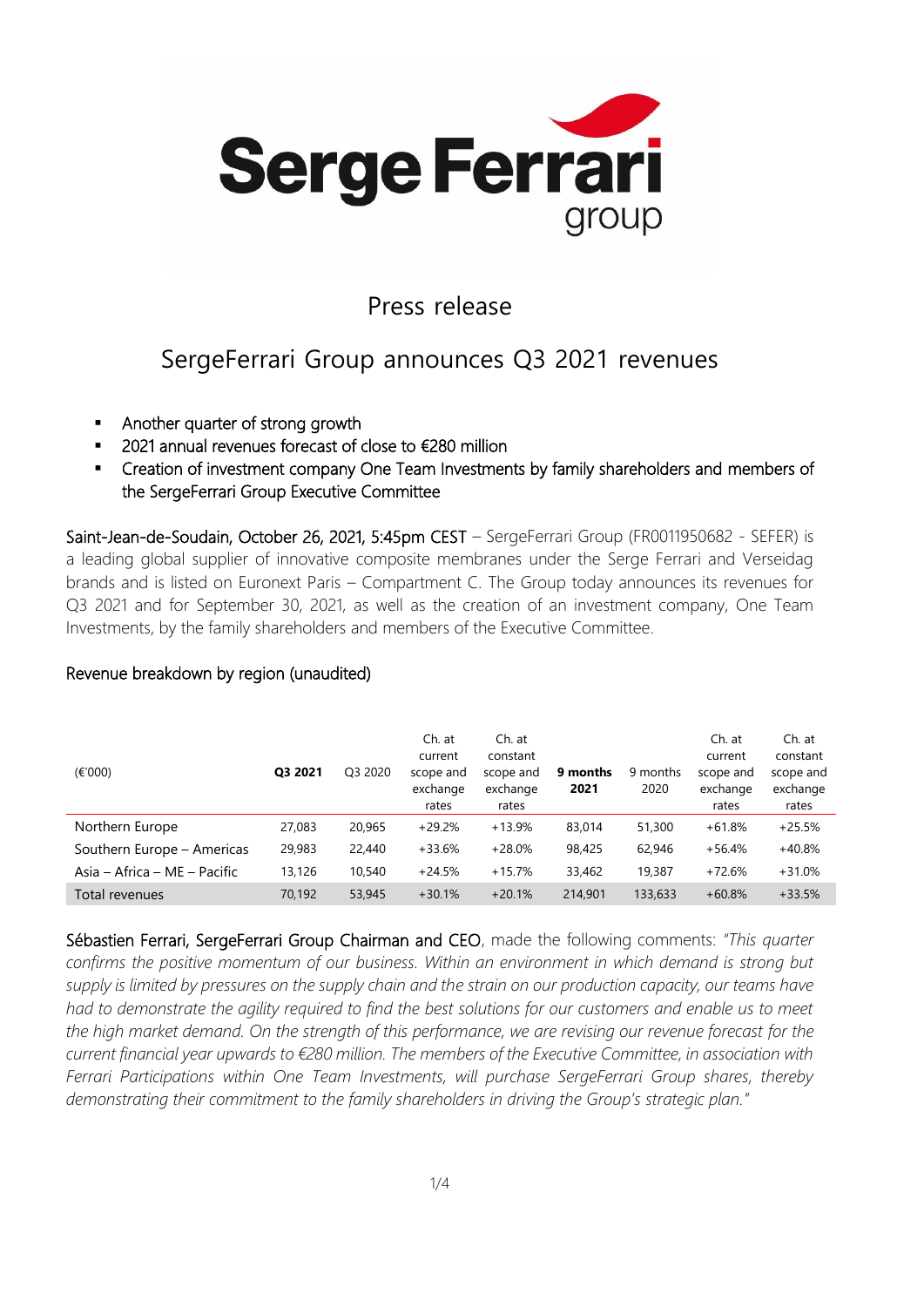## Q3 2021 revenues of €70.2 million

SergeFerrari Group's Q3 2021 revenues amounted to €70.2 million, up 30.1% at current consolidation scope and exchange rates and up 20.1% at constant consolidation scope and exchange rates. This excellent performance results from sustained demand across all Group business lines and regions, amplified by the market share gains brought about by the sales force's new organizational structure. The Group had to show flexibility to satisfy customers and meet delivery deadlines in the face of supply difficulties for certain components. Meanwhile, the contribution made by recent acquisitions increased, with F.I.T continuing to enjoy strong momentum and Verseidag seeing the first effects of the recovery in two of its key markets, modular structures and tensile architecture.

During the period, as announced, the Group initiated the transfer of operations from the Eglisau site in Switzerland to the Krefeld plant in Germany, which is expected to be completed in the fourth quarter of 2021.

In Northern Europe, revenues rose 29.2% at current consolidation scope and exchange rates to €27.1 million. At constant consolidation scope and exchange rates, revenue growth was 13.9%.

The Southern Europe – Americas region posted third quarter revenues of €29.9 million, up 33.6% at current consolidation scope and exchange rates and 28.0% at constant consolidation scope and exchange rates.

Sales in the Asia-Pacific – Middle East – Africa region increased by 24.5% at current consolidation scope and exchange rates and 15.7% at constant consolidation scope and exchange rates.

### Activity as of September 30, 2021: revenues of €214.9 million

Over the first nine months of 2021, the Group recorded revenues of €214.9 million, up 60.8% at current consolidation scope and exchange rates and 33.5% at constant consolidation scope and exchange rates.

The Group achieved substantial sales growth in each of its three regions:

- Northern Europe reported year-on-year revenue growth of 61.8% at current consolidation scope and exchange rates and 25.5% at constant consolidation scope and exchange rates;
- Southern Europe Americas recorded revenues up 56.4% at current consolidation scope and exchange rates and 40.8% at constant consolidation scope and exchange rates;
- Asia-Pacific Middle East Africa delivered revenue growth of 72.6% at current consolidation scope and exchange rates and 31.0% at constant consolidation scope and exchange rates.

Currency fluctuations curbed revenue growth by 1.5% during the first nine months of the year. Meanwhile, the volume effect generated growth of 23.1% and the price mix effect 10.4%.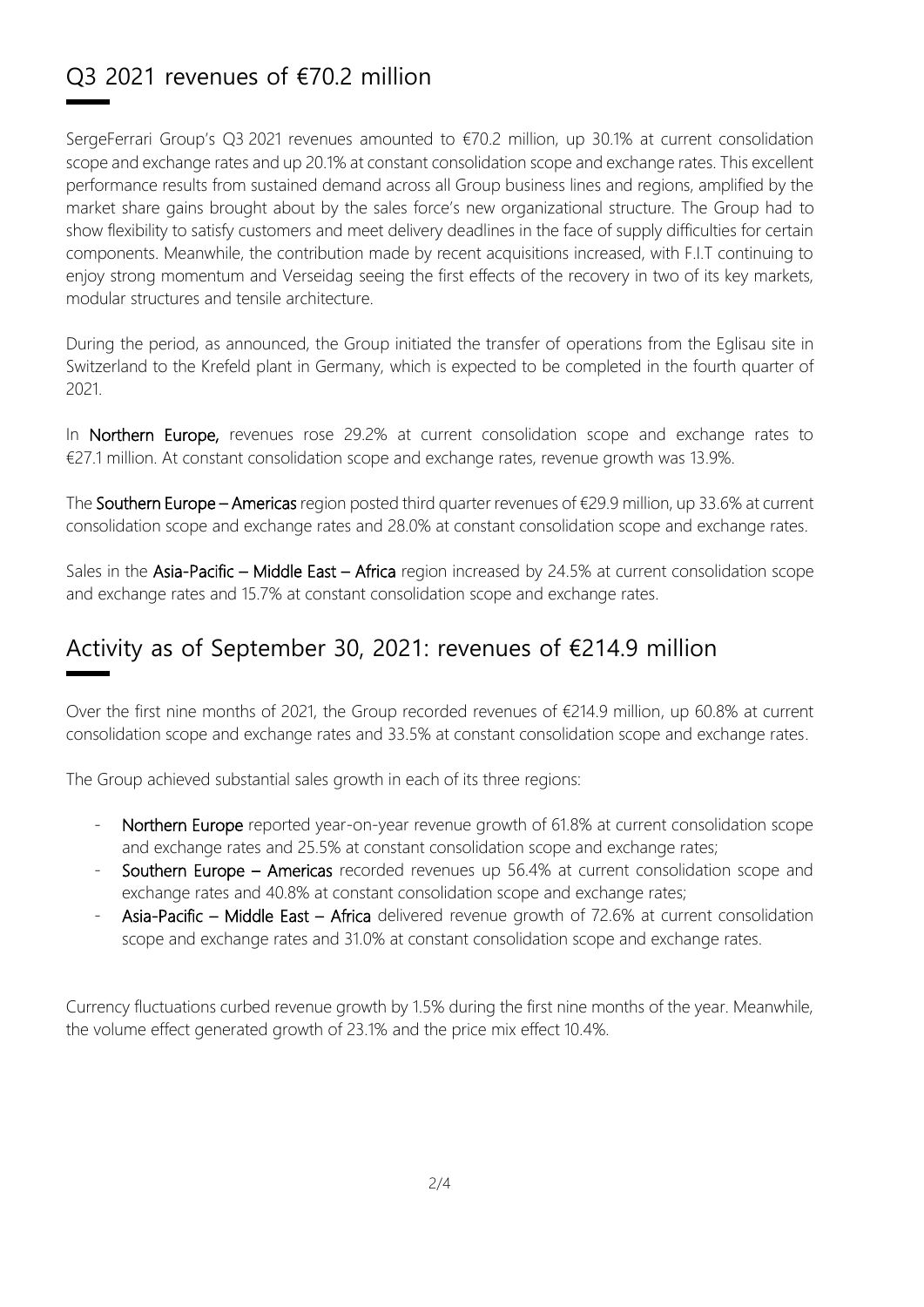# Creation of investment company One Team Investments by family shareholders and members of the SergeFerrari Group Executive Committee

In order to strengthen the governance of SergeFerrari Group and as part of the preparation of its SF 2025 strategic plan, the family shareholders, together with the members of the Group's Executive Committee, created a new investment vehicle named One Team Investments.

The new company, which will hold 620,000 SergeFerrari Group shares representing approximately 5% of the company's capital and 3.4% of the voting rights, will be 83% owned by Ferrari Participations, the Ferrari family holding company. The remaining shares in One Team Investments will be held by ten senior Group executives. This investment by management, for an initial term of five years, will be made through a combination of contributions in cash and already owned SergeFerrari Group shares. These transactions are scheduled to be completed by November 5, 2021.

The operation reflects the strong long-term commitment of the SergeFerrari Group's family and management team. The Group will benefit from the financial involvement of its key managers, who are fully committed to implementing its strategy and achieving its objectives.

### **Outlook**

In view of the continuing positive economic climate, SergeFerrari Group is now targeting revenues of €280 million for 2021. The Group will nonetheless remain vigilant with regard to market volatility, commodity inflation and sudden energy price hikes. Consequently, it will maintain rigorous cost control while continuing to optimize industrial facilities.

### Financial calendar

Publication of the 2021 annual revenues on Tuesday January 25, 2022 after market close